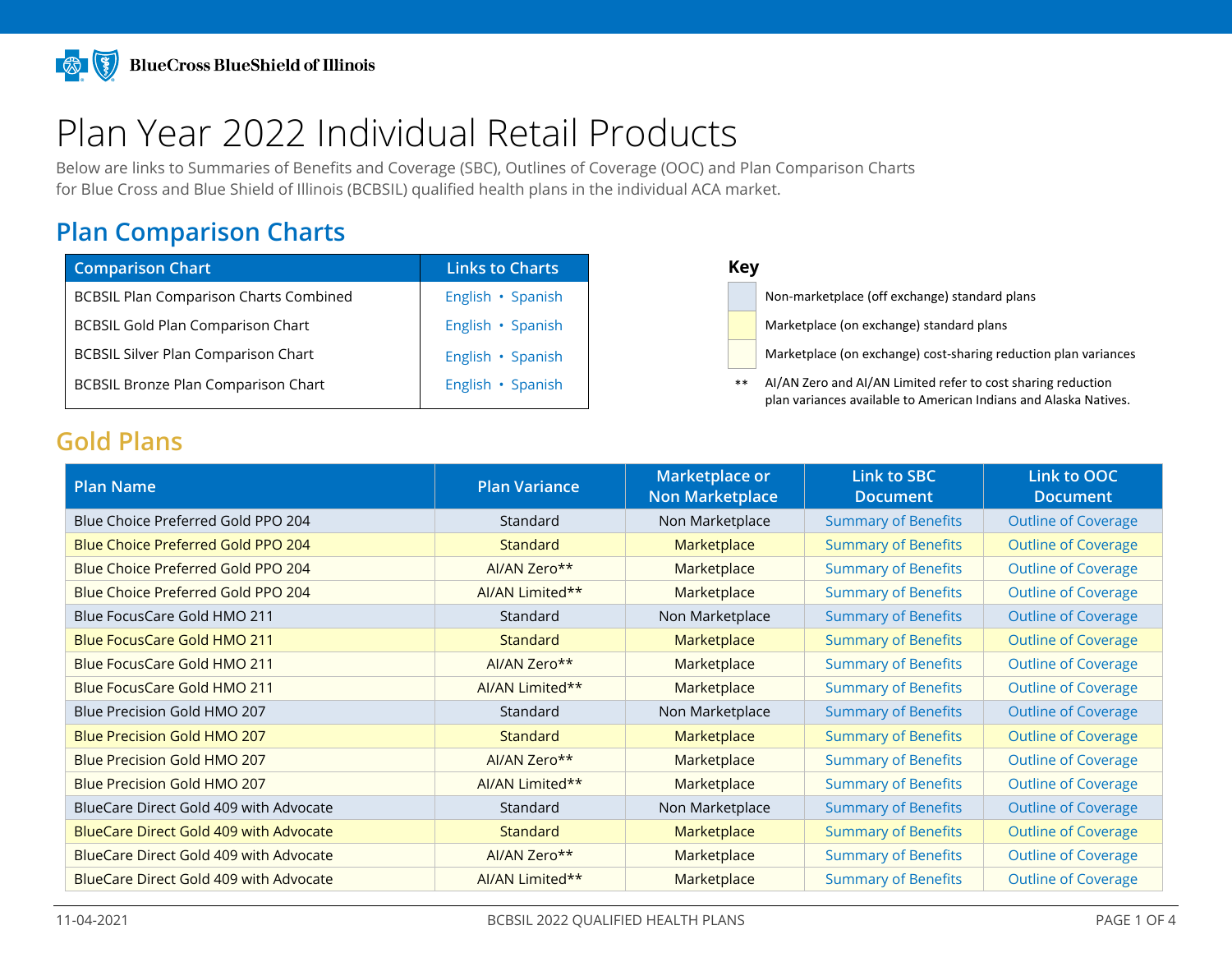# **Silver Plans**

| <b>Plan Name</b>                             | <b>Plan Variance</b>     | <b>Marketplace or</b>  | <b>Link to SBC</b>         | Link to OOC                |
|----------------------------------------------|--------------------------|------------------------|----------------------------|----------------------------|
|                                              |                          | <b>Non Marketplace</b> | <b>Document</b>            | <b>Document</b>            |
| Blue Choice Preferred Silver PPO 203         | Standard                 | Non Marketplace        | <b>Summary of Benefits</b> | <b>Outline of Coverage</b> |
| <b>Blue Choice Preferred Silver PPO 203</b>  | <b>Standard</b>          | Marketplace            | <b>Summary of Benefits</b> | <b>Outline of Coverage</b> |
| <b>Blue Choice Preferred Silver PPO 203</b>  | AI/AN Zero**             | Marketplace            | <b>Summary of Benefits</b> | <b>Outline of Coverage</b> |
| Blue Choice Preferred Silver PPO 203         | AI/AN Limited**          | Marketplace            | <b>Summary of Benefits</b> | <b>Outline of Coverage</b> |
| <b>Blue Choice Preferred Silver PPO 203</b>  | 73% Actuarial Value (AV) | Marketplace            | <b>Summary of Benefits</b> | <b>Outline of Coverage</b> |
| Blue Choice Preferred Silver PPO 203         | 87% Actuarial Value (AV) | Marketplace            | <b>Summary of Benefits</b> | <b>Outline of Coverage</b> |
| <b>Blue Choice Preferred Silver PPO 203</b>  | 94% Actuarial Value (AV) | Marketplace            | <b>Summary of Benefits</b> | <b>Outline of Coverage</b> |
| Blue FocusCare Silver HMO 210                | Standard                 | Non Marketplace        | <b>Summary of Benefits</b> | <b>Outline of Coverage</b> |
| <b>Blue FocusCare Silver HMO 210</b>         | <b>Standard</b>          | Marketplace            | <b>Summary of Benefits</b> | <b>Outline of Coverage</b> |
| Blue FocusCare Silver HMO 210                | AI/AN Zero**             | Marketplace            | <b>Summary of Benefits</b> | <b>Outline of Coverage</b> |
| <b>Blue FocusCare Silver HMO 210</b>         | AI/AN Limited**          | Marketplace            | <b>Summary of Benefits</b> | <b>Outline of Coverage</b> |
| Blue FocusCare Silver HMO 210                | 73% Actuarial Value (AV) | Marketplace            | <b>Summary of Benefits</b> | <b>Outline of Coverage</b> |
| <b>Blue FocusCare Silver HMO 210</b>         | 87% Actuarial Value (AV) | Marketplace            | <b>Summary of Benefits</b> | <b>Outline of Coverage</b> |
| <b>Blue FocusCare Silver HMO 210</b>         | 94% Actuarial Value (AV) | Marketplace            | <b>Summary of Benefits</b> | <b>Outline of Coverage</b> |
| Blue Precision Silver HMO 206                | Standard                 | Non Marketplace        | <b>Summary of Benefits</b> | <b>Outline of Coverage</b> |
| <b>Blue Precision Silver HMO 206</b>         | Standard                 | Marketplace            | <b>Summary of Benefits</b> | <b>Outline of Coverage</b> |
| <b>Blue Precision Silver HMO 206</b>         | AI/AN Zero**             | Marketplace            | <b>Summary of Benefits</b> | <b>Outline of Coverage</b> |
| <b>Blue Precision Silver HMO 206</b>         | AI/AN Limited**          | Marketplace            | <b>Summary of Benefits</b> | <b>Outline of Coverage</b> |
| <b>Blue Precision Silver HMO 206</b>         | 73% Actuarial Value (AV) | Marketplace            | <b>Summary of Benefits</b> | <b>Outline of Coverage</b> |
| <b>Blue Precision Silver HMO 206</b>         | 87% Actuarial Value (AV) | Marketplace            | <b>Summary of Benefits</b> | <b>Outline of Coverage</b> |
| <b>Blue Precision Silver HMO 206</b>         | 94% Actuarial Value (AV) | Marketplace            | <b>Summary of Benefits</b> | <b>Outline of Coverage</b> |
| BlueCare Direct Silver HMO 212 with Advocate | Standard                 | Non Marketplace        | <b>Summary of Benefits</b> | <b>Outline of Coverage</b> |
| BlueCare Direct Silver HMO 212 with Advocate | <b>Standard</b>          | Marketplace            | <b>Summary of Benefits</b> | <b>Outline of Coverage</b> |
| BlueCare Direct Silver HMO 212 with Advocate | AI/AN Zero**             | Marketplace            | <b>Summary of Benefits</b> | <b>Outline of Coverage</b> |
| BlueCare Direct Silver HMO 212 with Advocate | AI/AN Limited**          | Marketplace            | <b>Summary of Benefits</b> | <b>Outline of Coverage</b> |
| BlueCare Direct Silver HMO 212 with Advocate | 73% Actuarial Value (AV) | Marketplace            | <b>Summary of Benefits</b> | <b>Outline of Coverage</b> |
| BlueCare Direct Silver HMO 212 with Advocate | 87% Actuarial Value (AV) | Marketplace            | <b>Summary of Benefits</b> | <b>Outline of Coverage</b> |
| BlueCare Direct Silver HMO 212 with Advocate | 94% Actuarial Value (AV) | Marketplace            | <b>Summary of Benefits</b> | <b>Outline of Coverage</b> |
| Blue Choice Preferred Silver PPO 303         | Standard                 | Non Marketplace        | <b>Summary of Benefits</b> | <b>Outline of Coverage</b> |
| Blue Precision Silver HMO 306                | Standard                 | Non Marketplace        | <b>Summary of Benefits</b> | <b>Outline of Coverage</b> |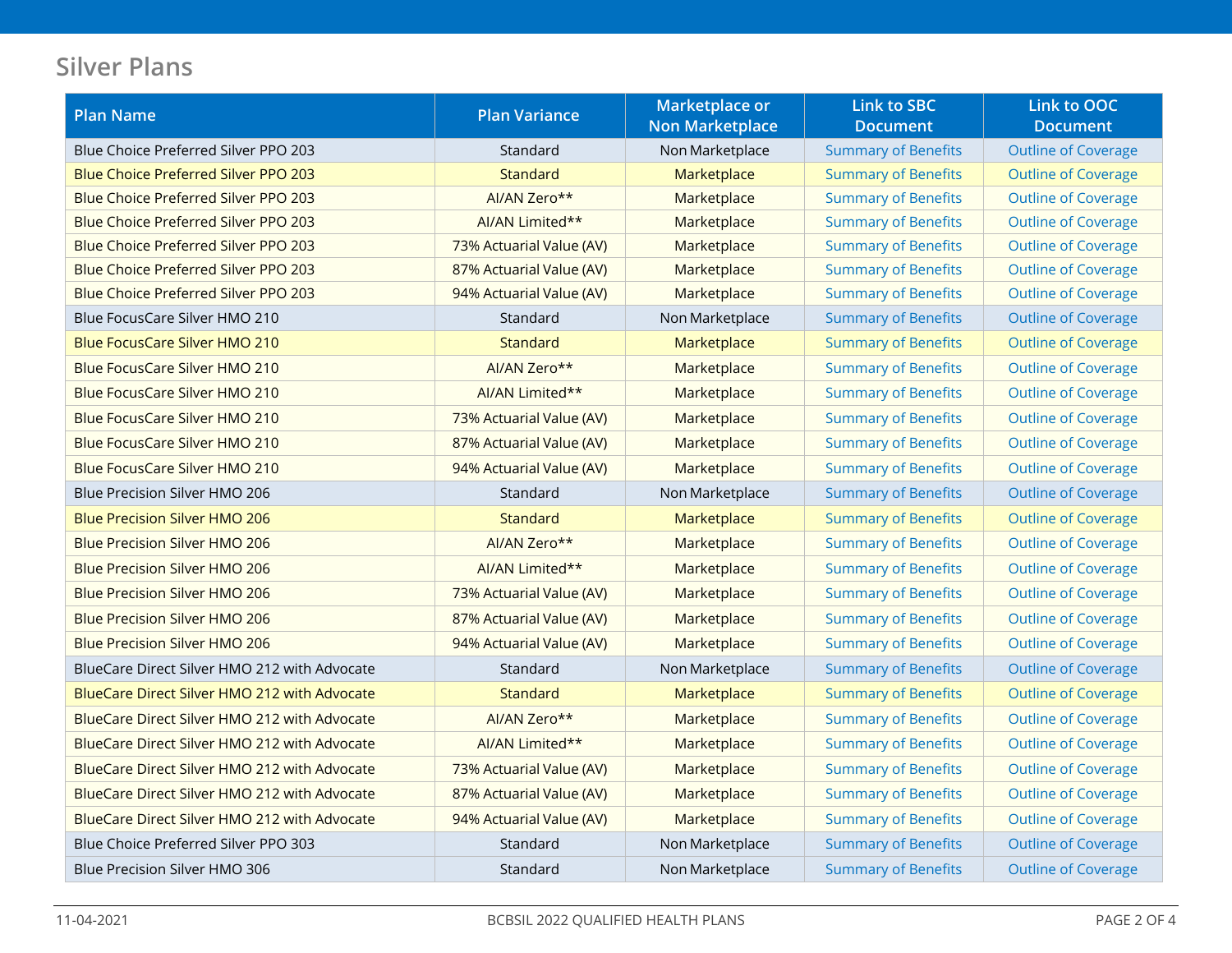# **Bronze Plans**

| <b>Plan Name</b>                                | <b>Plan Variance</b> | <b>Marketplace or</b><br><b>Non Marketplace</b> | <b>Link to SBC</b><br><b>Document</b> | Link to OOC<br><b>Document</b> |
|-------------------------------------------------|----------------------|-------------------------------------------------|---------------------------------------|--------------------------------|
| <b>Blue Precision Bronze HMO 205</b>            | Standard             | Non Marketplace                                 | <b>Summary of Benefits</b>            | <b>Outline of Coverage</b>     |
| <b>Blue Precision Bronze HMO 205</b>            | <b>Standard</b>      | Marketplace                                     | <b>Summary of Benefits</b>            | <b>Outline of Coverage</b>     |
| <b>Blue Precision Bronze HMO 205</b>            | AI/AN Zero**         | Marketplace                                     | <b>Summary of Benefits</b>            | <b>Outline of Coverage</b>     |
| <b>Blue Precision Bronze HMO 205</b>            | AI/AN Limited**      | Marketplace                                     | <b>Summary of Benefits</b>            | <b>Outline of Coverage</b>     |
| Blue Choice Preferred Bronze PPO 202            | Standard             | Non Marketplace                                 | <b>Summary of Benefits</b>            | <b>Outline of Coverage</b>     |
| Blue Choice Preferred Bronze PPO 202            | <b>Standard</b>      | Marketplace                                     | <b>Summary of Benefits</b>            | <b>Outline of Coverage</b>     |
| Blue Choice Preferred Bronze PPO 202            | AI/AN Zero**         | Marketplace                                     | <b>Summary of Benefits</b>            | <b>Outline of Coverage</b>     |
| Blue Choice Preferred Bronze PPO 202            | AI/AN Limited**      | Marketplace                                     | <b>Summary of Benefits</b>            | <b>Outline of Coverage</b>     |
| Blue Choice Preferred Bronze PPO 201            | Standard             | Non Marketplace                                 | <b>Summary of Benefits</b>            | <b>Outline of Coverage</b>     |
| Blue Choice Preferred Bronze PPO 201            | Standard             | Marketplace                                     | <b>Summary of Benefits</b>            | <b>Outline of Coverage</b>     |
| Blue Choice Preferred Bronze PPO 201            | AI/AN Zero**         | Marketplace                                     | <b>Summary of Benefits</b>            | <b>Outline of Coverage</b>     |
| Blue Choice Preferred Bronze PPO 201            | AI/AN Limited**      | Marketplace                                     | <b>Summary of Benefits</b>            | <b>Outline of Coverage</b>     |
| Blue FocusCare Bronze HMO 209                   | Standard             | Non Marketplace                                 | <b>Summary of Benefits</b>            | <b>Outline of Coverage</b>     |
| <b>Blue FocusCare Bronze HMO 209</b>            | <b>Standard</b>      | Marketplace                                     | <b>Summary of Benefits</b>            | <b>Outline of Coverage</b>     |
| Blue FocusCare Bronze HMO 209                   | AI/AN Zero**         | Marketplace                                     | <b>Summary of Benefits</b>            | <b>Outline of Coverage</b>     |
| Blue FocusCare Bronze HMO 209                   | AI/AN Limited**      | Marketplace                                     | <b>Summary of Benefits</b>            | <b>Outline of Coverage</b>     |
| BlueCare Direct Bronze 401 with Advocate        | Standard             | Non Marketplace                                 | <b>Summary of Benefits</b>            | <b>Outline of Coverage</b>     |
| <b>BlueCare Direct Bronze 401 with Advocate</b> | <b>Standard</b>      | Marketplace                                     | <b>Summary of Benefits</b>            | <b>Outline of Coverage</b>     |
| BlueCare Direct Bronze 401 with Advocate        | AI/AN Zero**         | Marketplace                                     | <b>Summary of Benefits</b>            | <b>Outline of Coverage</b>     |
| <b>BlueCare Direct Bronze 401 with Advocate</b> | AI/AN Limited**      | Marketplace                                     | <b>Summary of Benefits</b>            | <b>Outline of Coverage</b>     |
| Blue Choice Preferred Bronze PPO 601            | Standard             | Non Marketplace                                 | <b>Summary of Benefits</b>            | <b>Outline of Coverage</b>     |
| <b>Blue Choice Preferred Bronze PPO 601</b>     | <b>Standard</b>      | Marketplace                                     | <b>Summary of Benefits</b>            | <b>Outline of Coverage</b>     |
| Blue Choice Preferred Bronze PPO 601            | AI/AN Zero**         | Marketplace                                     | <b>Summary of Benefits</b>            | <b>Outline of Coverage</b>     |
| Blue Choice Preferred Bronze PPO 601            | AI/AN Limited**      | Marketplace                                     | <b>Summary of Benefits</b>            | <b>Outline of Coverage</b>     |
| Blue Choice Preferred Bronze PPO 302            | Standard             | Non Marketplace                                 | <b>Summary of Benefits</b>            | <b>Outline of Coverage</b>     |
| Blue Choice Preferred Bronze PPO 502            | Standard             | Non Marketplace                                 | <b>Summary of Benefits</b>            | <b>Outline of Coverage</b>     |